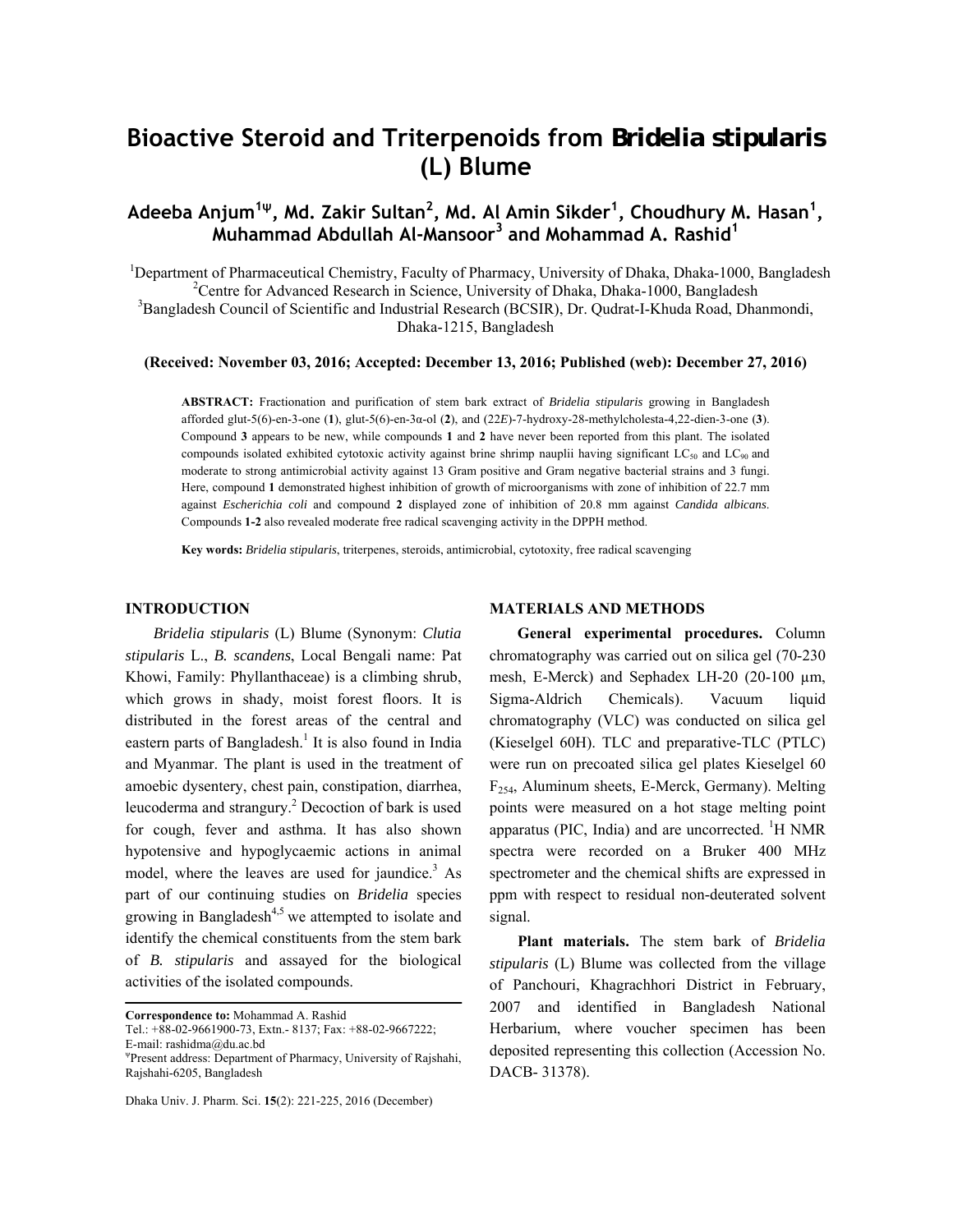**Extraction and isolation.** The air dried powdered stem bark of *B. stipularis* (550 g) was soaked in 1.5 L methanol for seven days and filtered through fresh cotton bed followed by Whatman number 1 filter paper. The filtrate was concentrated by using a rotary evaporator at 40 ºC. A portion of the methanolic crude extract (15 g) was subjected to VLC over silica gel (column length 14 cm and diameter 10 cm which was packed up to a height of 6 cm under reduced pressure). After loading the sample the column was eluted with petroleum ether, followed by mixtures of petroleum ether and ethyl acetate and finally with methanol to obtain 25 fractions of 100 ml each. After TLC screening similar fractions (4 to 5A) were combined together and concentrated under reduced pressure. They were then subjected to preparative TLC using *n*-hexane-ethyl acetate (99:1) to yield compound **1** (8.5 mg). Fractions 9A to 11B were also combined together and subjected to gel permeation chromatography over Sephadex LH-20, that eluted with *n*-hexanedichloromethane-methanol (2:5:1). Fifty five fractions were obtained and fractions with similar TLC feature were combined. Preparative TLC of fractions 20-26 over silica gel using toluene-ethyl acetate (97:3) provided compounds **2** (5.5 mg) and **3** (7.0 mg).

 **Properties of isolated compounds. Glut-5(6) en-3-one (1):** white crystals; mp  $207-210$  °C; <sup>1</sup>H NMR (400 MHz, CDCl<sub>3</sub>): δ 5.61 (1H, m, H-6), 1.17 (3H, s, Me-24), 1.16 (3H, s, Me-23), 1.10 (3H, s, Me28), 1.03 (3H, s, Me-26), 0.96 (3H, s, Me-27), 0.93 (3H, s, Me-30), 0.89 (3H, s, Me-29), 0.75 (3H, s, Me-25).

**Glut-5(6)-en-3** $\alpha$ **-ol (2):** white needles; mp 203 <sup>o</sup>C; <sup>1</sup>H NMR (400 MHz, CDCl<sub>3</sub>): δ 5.64 (1H, d, *J*= 6.4 Hz, H-6), 3.47 (1H, t, *J=* 2.8 Hz, H-3), 1.17 (3H, s, Me-23), 1.14 (3H, s, Me-28), 1.10 (3H, s, Me-29), 1.05 (3H, s, Me-27), 1.01 (3H, s, Me-24), 0.99 (3H, s, Me-26), 0.95 (3H, s, Me-30), 0.85 (3H, s, Me-25).

 (**22***E***)-7-Hydroxy-28-methylcholesta-4,22-dien-3-one (3):** white amorphous powder;  $\mathrm{^1H}$  NMR (400 MHz, CDCl<sub>3</sub>):  $\delta$  5.70 (1H, bs, H-4), 5.20 (1H, dd, *J=* 15.0, 8.5 Hz, H-23), 5.06 (1H, dd, *J=* 15.5, 9.0 Hz, H-22), 3.67 (1H, m, H-7), 1.33 (3H, s, Me-19), 1.27 (3H, d, *J=* 6.7 Hz, Me-21), 0.85 (3H, d, *J=* 6.8 Hz, Me-26 and Me-27), 0.84 (3H,s, Me-28), 0.70 (3H, s, Me-18).

**Biological studies.** The cytotoxic, antimicrobial and free radical scavenging activities of the isolated compounds (**1** and **2**) were determined by following the established methods.<sup>6-11</sup>

#### **RESULTS AND DISCUSSION**

 A total of 3 compounds (**1**-**3**) were isolated from a methanol extract of stem bark of *B. stipularis* by column chromatography, gel permeation chromatography and preparative TLC. The structures of the isolated compounds were primarily solved by high field NMR data analysis and comparison with published values.



 Compound **1** was characterized as glut-5(6)-en-3-one by careful analysis of its high resolution  ${}^{1}H$ NMR data comparison with reported values<sup>12</sup> and further confirmed by melting point as well as co-TLC

with an authentic glut-5(6)-en-3-one previously isolated in our laboratory. Therefore, the compound **1** was characterized as glut-5(6)-en-3-one, which is the first report from *B. stipularis*.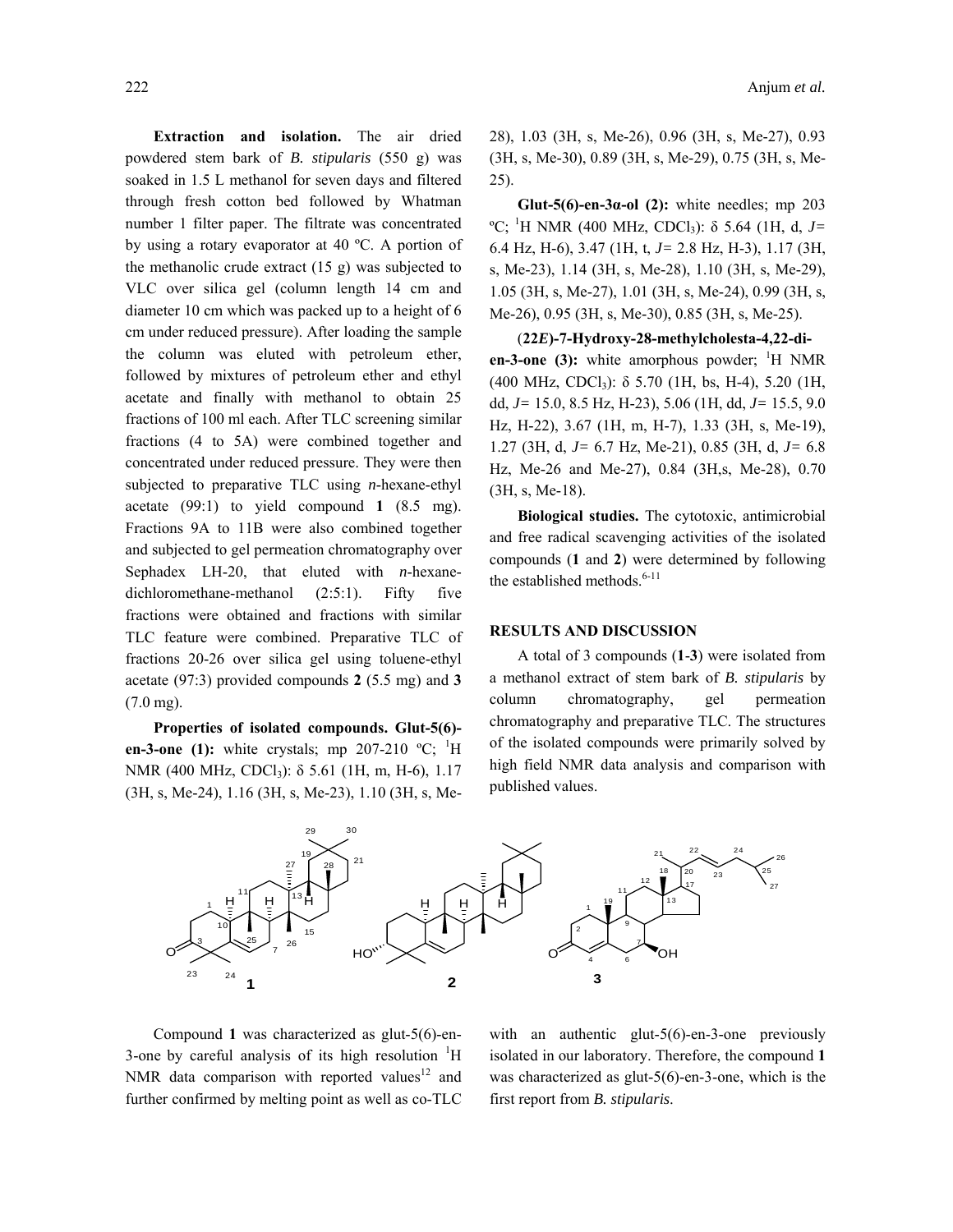Compound 2 melted at  $203 \text{ °C}$ , which was identical to that reported for glut-5(6)-en-3-one.<sup>12</sup> The  ${}^{1}H$  NMR spectrum (400 MHz, CDCl<sub>3</sub>) of compound **2** displayed an olefinic proton signal at δ 5.64 (1H,  $d, J = 6.4$  Hz) and an oxymethine proton at 3.47 (1H, t,  $J = 2.8$  Hz), which were assigned to H-6 and H-3, respectively of a triterpenoid type carbon skeleton. The oxymethine proton at  $\delta$  3.47 was axial in configuration as confirmed by a triplet with *J* value  $2.8$  Hz. $^{13}$  The  $^{1}$ H NMR spectrum also showed eight methyl group resonances as singlets at δ 0.85, 0.95, 0.99, 1.01, 1.05, 1.10, 1.14 and 1.17. On the basis of the above spectral data, compound **2** was characterized as glut-5(6)-en-3α-ol.<sup>12</sup> The identity of compound **2** as glut-5(6)-en-3 $\alpha$ -ol was substantiated by comparison of its spectral data with published values as well as by co-TLC with authentic sample. This is the first report of isolation of glut-5(6)-en-3 $\alpha$ ol (**2**) from *B. stipularis*.

|  | Table 1. Antimicrobial activity of compounds 1 and 2 at 50 µg/disc isolated from <i>B. stipularis</i> |
|--|-------------------------------------------------------------------------------------------------------|
|--|-------------------------------------------------------------------------------------------------------|

| Test bacteria and fungi  | Diameter of zone of inhibition (mm) |                    |                                |
|--------------------------|-------------------------------------|--------------------|--------------------------------|
|                          | Compound 1                          | Compound 2<br>(50) | Kanamycin (30 μg/disc)         |
|                          | $(50 \mu g/disc)$                   | $\mu$ g/disc)      |                                |
| Gram positive bacteria   |                                     |                    |                                |
| <b>Bacillus</b> cereus   | $19.0 \pm 0.60$                     | $16.1 \pm 0.66$    | 35                             |
| B. megaterium            | $18.4 \pm 0.50$                     | $16.9 \pm 0.91$    | 35                             |
| <b>B.</b> subtilis       | $17.5 \pm 0.87$                     | $16.3 \pm 1.05$    | 36                             |
| Staphylococcus aereus    | $17.8 \pm 0.40$                     | $18.2 \pm 0.89$    | 32                             |
| Sarcina lutea            | $21.6 \pm 0.87$                     | $20.7 \pm 1.22$    | 27                             |
| Gram negative bacteria   |                                     |                    |                                |
| Escherichia coli         | $22.7 \pm 0.65$                     | $18.8 \pm 0.42$    | 25                             |
| Pseudomonas aeruginosa   | $17.9 \pm 0.76$                     | $18.4 \pm 0.76$    | 20                             |
| Salmonella paratyphi     | $20.1 \pm 0.65$                     | $18.4 \pm 0.76$    | 27                             |
| S. typhi                 | $22.1 \pm 0.65$                     | $20.6 \pm 0.86$    | 22                             |
| Shigella boydii          | $20.2 \pm 1.29$                     | $18.1 \pm 0.86$    | 27                             |
| S. dysenteriae           | $21.2 \pm 0.36$                     | $19.2 \pm 0.66$    | 25                             |
| Vibrio mimicus           | $21.3 \pm 0.91$                     | $16.9 \pm 0.61$    | 25                             |
| V. parahemolyticus       | $20.7 \pm 0.60$                     | $18.9 \pm 0.59$    | 20                             |
| Fungi                    |                                     |                    | Griseofulvin $(20 \mu g/disc)$ |
| Aspergillus niger        | $19.1 \pm 0.35$                     | $18.2 \pm 0.59$    | 20                             |
| Candida albicans         | $18.5 \pm 0.60$                     | $20.8 \pm 0.45$    | 18                             |
| Saccharomyces cerevisiae | $18.2 \pm 0.31$                     | $20.2 \pm 0.83$    | 19                             |

 The <sup>1</sup> H NMR spectrum of the compound **3** exhibited resonances at  $\delta$  0.70 (3H, s), 0.85 (6H, d, *J*= 6.8 Hz, overlapped), 1.27 (3H, d, *J*= 6.7 Hz) and 1.30 (3H, s) attributable to the methyl groups at C-18, C-26/27, C-21 and C-19, respectively in a cholestane type carbon skeleton.<sup>14</sup> In the <sup>1</sup>H NMR spectrum, the olefinic protons at H-22 and H-23 appeared as characteristic downfield signals at  $\delta$  5.20 (1H, m) and 5.06 (1H, m).<sup>14</sup> Another olefinic proton signal at  $\delta$ 

5.70 (1H, bs) was attributed to the trisubstituted double bond conjugated with the ketone group located at C-3, and therefore, the trisubstituted double bond could be placed between at C-4 and  $C-5$ .<sup>15</sup> The <sup>1</sup>H-NMR spectrum further revealed signals for an oxymethine proton at δ 3.67 (1H, m) and a tertiary methyl proton at δ 0.84 indicating a hydroxyl group at C-7 and a methyl group at C-28, respectively.<sup>16</sup> In the literature, it was revealed that if the hydroxyl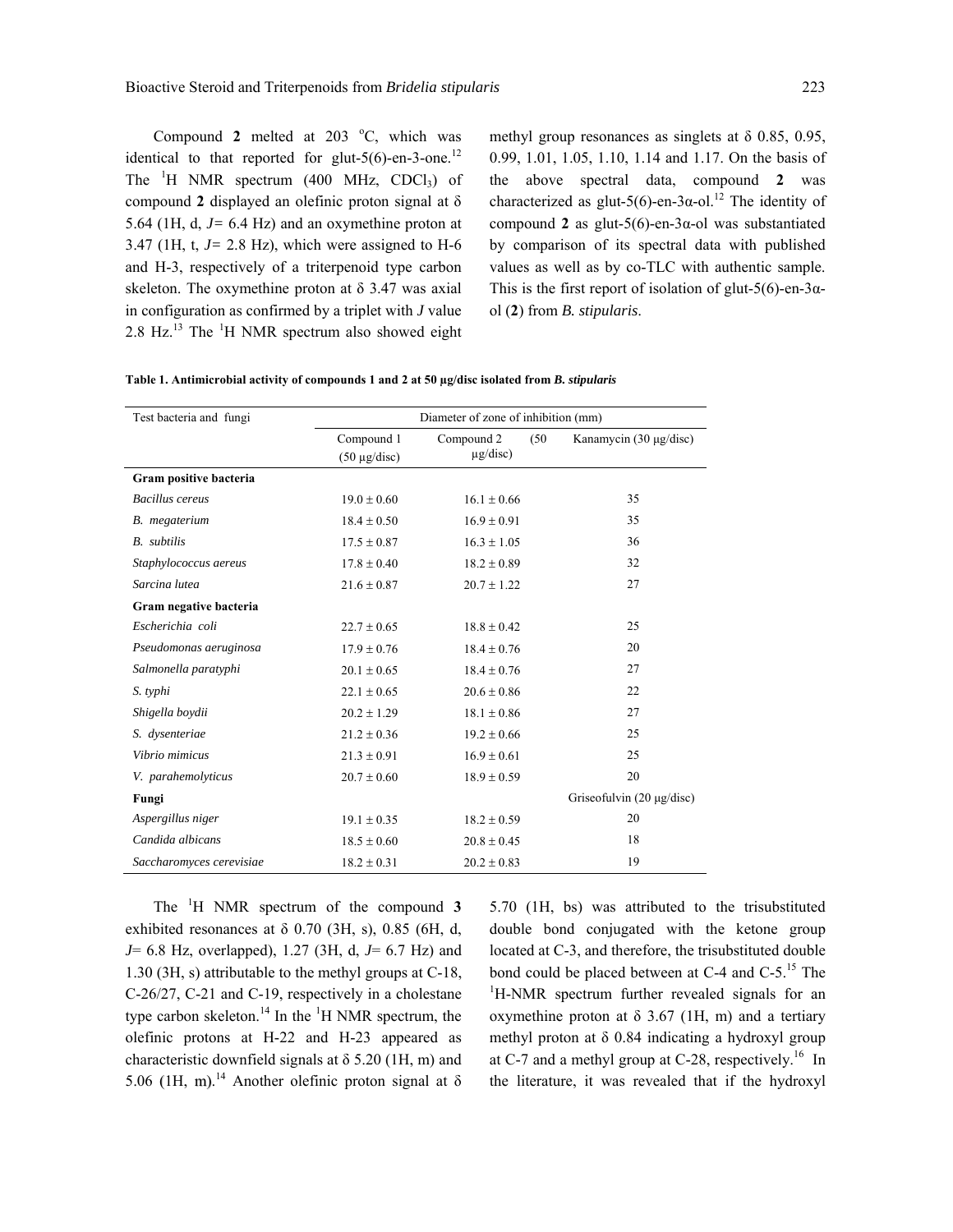group was situated to C-24, the proton chemical shifts of C-24, C-22 and C-23 could move upfield to δ 3.77, 5.49 and 5.38, respectively which do not match with the resonances observed in the <sup>1</sup>H NMR spectrum of compound **3**. On this basis as well as by comparison of  ${}^{1}H$  NMR data with two steroidal ketones reported in the literatures,  $14,15$  compound **3** was tentatively characterized as (22*E*)-7-hydroxy-28 methylcholesta-4,22-dien-3-one. This is the first report of occurrence of compound **3** from any natural and synthetic sources. However, additional spectral data are required to confirm its structure.

 **Biological studies.** In case of cytotoxicity screening by brine shrimp lethality bioassay, the  $LC_{50}$ and LC90 values of the isolated compounds **1** and **2** were obtained from the best-fit slope when the data was presented graphically. Compound **1** revealed promising  $LC_{50}$  and  $LC_{90}$  values of 7.64 and 101.16 µg/ml, respectively. On the other hand, compound **2** exhibited 8.53  $\mu$ g/ml for LC<sub>50</sub> and 218.27  $\mu$ g/ml for  $LC_{90}$ , when compared to the standard vincristine sulfate ( $LC_{50}$  value 0.45  $\mu$ g/ml).

 Compounds **1** and **2** were subjected to antimicrobial screening which also demonstrated moderate to strong activity with zones of inhibition ranging from 10 to 21 mm at a concentration of 50 µg/disc against different Gram positive and Gram negative bacteria and fungal strains in comparison to standard kanamycin and griseofulvin, respectively (Table 1). The highest zone of inhibition (22.7 mm) was produced by compound **1** against *E. coli*. Compound **2** showed highest activity against *C. albicans* with zone size of 20.8 mm.

 In addition, compound **2** showed moderate free radical scavenging activity with the  $IC_{50}$  value being 12.6 µg/ml as compared to the standards, i.e. *tert*butyl-1-hydroxytoluene (BHT,  $IC_{50} = 24.35 \text{ µg/ml}$ ) and ascorbic acid (ASA,  $IC_{50} = 5.80 \text{ µg/ml}$ ).

 It has been reported that structurally related triterpenes and steroids showed moderate to strong cytotoxic, antimicrobial and free radical scavenging activities.16-18 Therefore, the bioactivities of compounds **1**-**3** are in accordance with the previous findings.

## 224 Anjum *et al.*

# **CONCLUSION**

 Fractionation and purification of the methanolic extract of stem bark of *B. stipularis* collected from Panchouri, District Khagrachhori, Bangladesh afforded three compounds which were identified as glut-5(6)-en-3-one (**1**), glut-5(6)-en-3α-ol (**2**), and (22*E*)-7-hydroxy-28-methylcholesta-4,22-dien-3-one (**3**). Compound **3** appears to be new, and compounds **1** and **2** are the first report of their isolation from *B. stipularis*. Like other triterpenoids, compound **1** showed promising cytotoxic activity and compounds **1** and **2** demonstrated moderate to strong antibacterial activity against some Gram positive and Gram negative bacteria. They also showed good antifungal activity against a number of fungal strains.

## **ACKNOWLEDGEMENTS**

 The authors wish to thank Dr. Bushra Khan, Senior Scientific Officer, Bangladesh National Herbarium, Ministry of Environment and Forest, Dhaka, Bangladesh for identifying the plants and also Biomedical Research Centre, University of Dhaka, Bangladesh and Department of Pharmacy, State University of Bangladesh, Dhaka, Bangladesh for providing laboratory facilities to carry out some of the experiments.

#### **REFERENCES**

- 1. Kirtikar, K.R. and Basu, B.D.1980. Indian medicinal plants. Edn 2, Vol. III, Lalit Mohan Basu, Allahabad, India, pp. 2214-2215.
- 2. Nasir, U.S. 2006. Traditional uses of ethnomedical plants of the Chittagong Hill Tracts, 1st edition, Bangladesh National Herbarium, pp. 407-408.
- 3. Krishnan, K.S. 1992. The useful plants of India, reprinted, publications and information directorate, CSIR, New Delhi, India, pp. 86-87.
- 4. Anjum, A., Haque, M.R., Rahman, M.S., Hasan, C.M., Haque, M.E. and Rashid, M.A. 2011. *In vitro* antibacterial, antifungal and cytotoxic activity of three Bangladeshi *Bridelia species*. *Int. Res. Pharm. Pharmacol.* **1**, 149-154.
- 5. Anjum, A., Sikder, M.A., Haque, M.R., Hasan, C.M. and Rashid, M.A*.* 2013. *In vitro* antioxidant and thrombolytic activities of *Bridelia* species growing in Bangladesh. *J. Sci. Res.* **5,** 343-351.